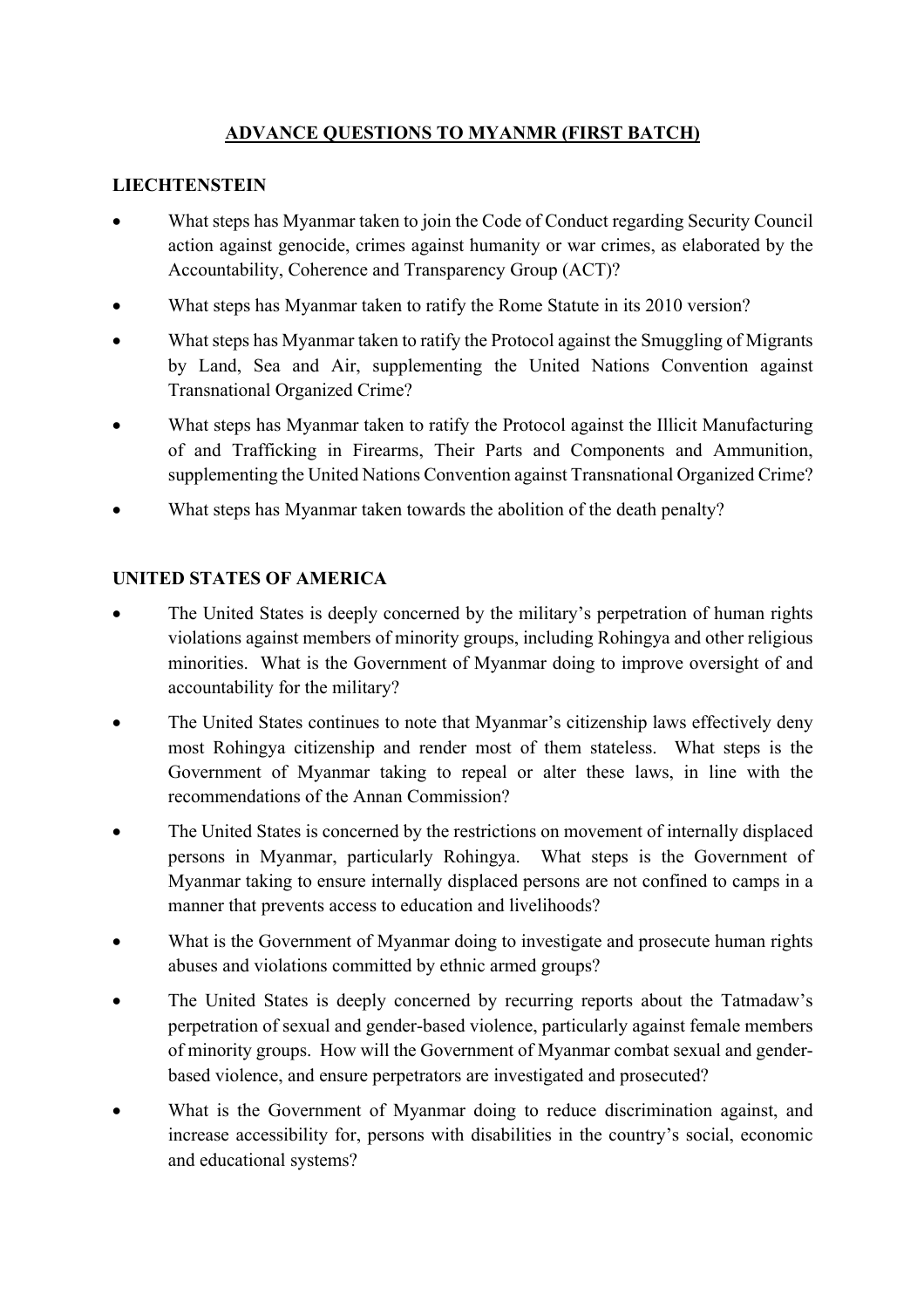- The United States is concerned about laws that criminalize lesbian, gay, bisexual, and transgender (LGBT) status, and private, consensual same-sex activity. How is the Government of Myanmar working to protect the human rights and fundamental freedoms of LGBT persons?
- The United States continues to note concerns regarding the independence and fairness of Myanmar's judicial system. What steps has the Government of Myanmar taken to address corruption in the judiciary?
- What steps will the Government of Myanmar take to reduce restrictions on freedom of expression, including expression critical of the Government and the military?
- What steps will the Government of Myanmar take to remove internet restrictions and censorship of online content? Why does the Government continue to limit mobile internet traffic in townships in Rakhine and Chin states?
- The United States remains concerned about the four "Race and Religion" laws, focusing among other things on religious conversion and population control. How will the Government of Myanmar bring these laws into line with international law and the Constitution of Myanmar?
- What steps is the Government of Myanmar taking to allow churches and mosques destroyed in conflicts to rebuild, and those closed throughout the country by the Government in the wake of 2012 communal Buddhist-Muslim violence to reopen?
- The United States continues to note concerns regarding anti-Muslim sentiment throughout Myanmar and reports of "Muslim-free" townships and practices. How is the Government of Myanmar addressing this issue?

## **SWEDEN**

- What steps has the government taken to ensure and facilitate humanitarian access and basic and vital services to Myanmar, including to conflict affected areas?
- When will the Government allow visits by United Nations Human Rights Bodies, including the Special Rapporteur on the situation of human rights in Myanmar?
- What measures is the Government of Myanmar taking to ensure the fulfillment of sexual and reproductive health and rights for all, including information and access to modern methods of contraception, maternal health care and safe abortions?
- How will the Government ensure LGBTI-persons' full enjoyment of human rights, including by repealing Penal Code section 377 and revising section 375 to include rape of LGBTI persons?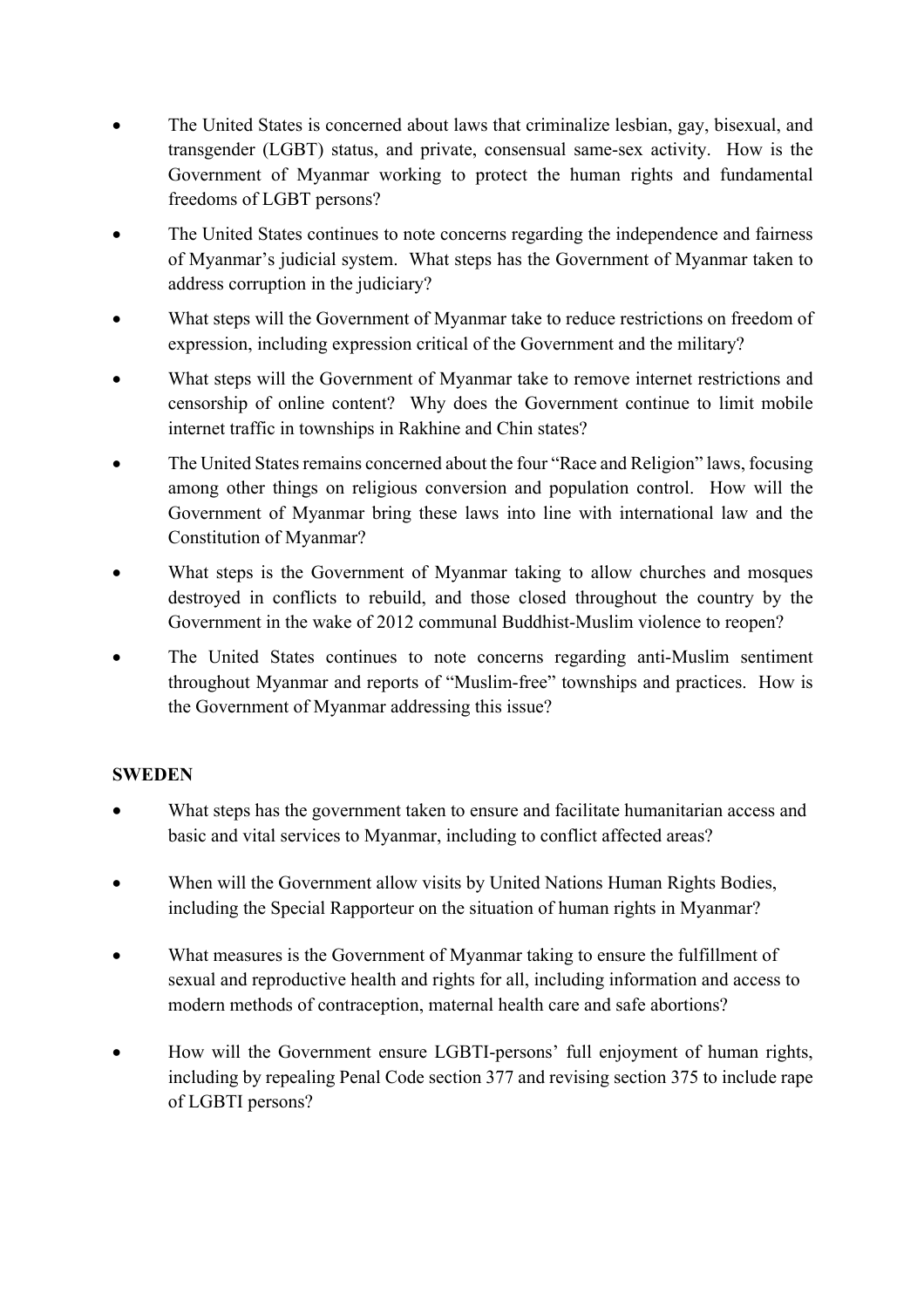### **UNITED KINGDOM OF GREAT BRITAIN AND NORTHERN IRELAND**

- Will Myanmar amend legislation, such as the Telecommunications Law and Sections 505 (a) and (b) of the Penal Code, and reverse ongoing internet shutdowns that inhibit freedom of expression, including media freedom?
- What steps is the Myanmar Government taking to recognise and protect freedom of religious expression or belief, particularly given the contradiction between Myanmar's Race and Religion Laws and Article 18 of the Universal Declaration of Human Rights?
- Will the Myanmar Government reverse restrictions on freedom of movement within Rakhine and allow for unrestricted healthcare access for all, including the Rohingya?
- Will complete and unrestricted access be granted to the Independent Investigative Mechanism for Myanmar, allowing it to collect, consolidate, preserve and analyse evidence?
- The Protection and Prevention of Violence Against Women Bill (PoVAW) was first drafted in 2013. The current draft does not meet international standards and remains to be formally brought to pass at Parliament. In light of this, what actions will the Myanmar Government take to protect vulnerable women and girls and promote their rights?

# **BELGIUM**

- Is the government of Myanmar considering ratifying the International Covenant on Civil and Political Rights, the International Convention on the Elimination of All Forms of Racial Discrimination, the Convention against Torture and Other Cruel, Inhuman or Degrading Treatment or Punishment, and the International Convention for the Protection of All Persons from Enforced Disappearance?
- Will Myanmar resume engagement with the special rapporteur on the situation of human rights in Myanmar, and respond positively to her request and to that of several other special procedure mandate holders as well as to the Independent Investigative Mechanism for Myanmar to visit the country unimpeded? When is the opening of an OHCHR office in the country foreseen?
- How will Myanmar prevent the spread of hate speech and keep those responsible accountable for their actions? Will the government of Myanmar lift the internet restrictions in Rakhine and Southern Chin States and amend section 77 of the Telecommunications Law to bring it in line with international standards?
- Which concrete steps has Myanmar taken to implement its commitments to under the tripartite MoU with UNDP and UNHCR to create a conducive environment for the voluntary, safe and dignified return of Rohingya refugees?